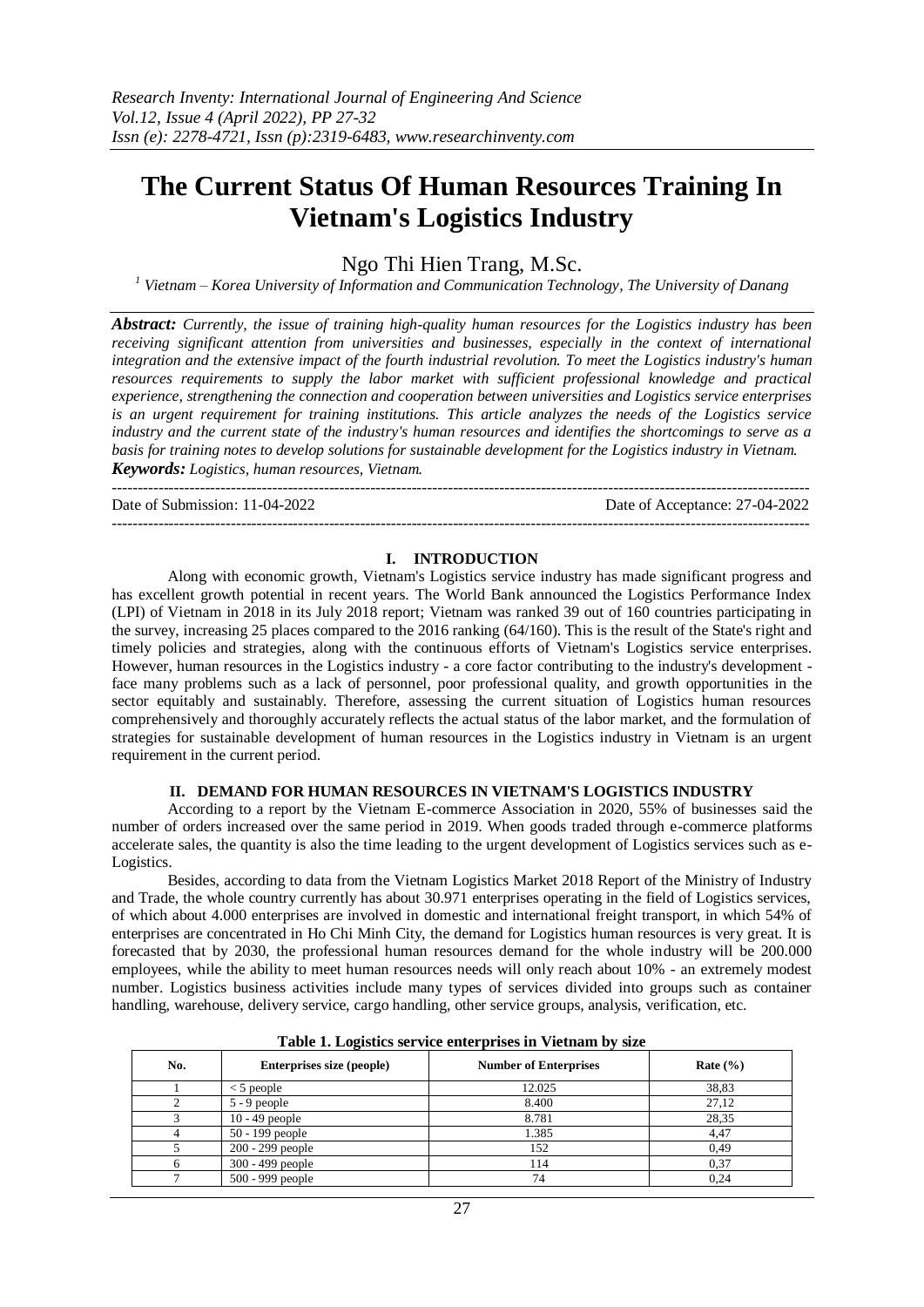|  | 000<br>റററ       | .            |                               |     |
|--|------------------|--------------|-------------------------------|-----|
|  | $\Omega$<br>.vvu |              |                               |     |
|  |                  | $\mathbf{r}$ | $\sim$ $\sim$<br>$\mathbf{r}$ | - - |

*Source: Ministry of Industry and Trade, [5]*

Currently, with many Logistics service enterprises in Vietnam (according to the scale), the requirements for Logistics human resources have continuously increased over the years; even if they do not respond promptly, these human resources can be assessed as being severely lacking. As of 2018, the number of Vietnam Logistics service enterprises is 30.971 enterprises; according to Table 1, it can be seen that the average human resources size estimated at Vietnam Logistics service enterprises is about 20 people/enterprise. The average human growth rate at Vietnam's Logistics service enterprises is about 7,5%, and the human resources demand of Logistics businesses in the period 2018 - 2030 (13 years) will be:  $30.971 \times 20 \times (1 + 0.075) \times 13 =$ 1.585.971 people [5].

In addition, according to the Vietnam Logistics Market 2018 Report, if the demand for Logistics human resources from manufacturing enterprises is included, the need for Logistics human resources may reach 2,2 million people by 2030. Thus, assessing the situation of the recruitment of Logistics staff of enterprises is a very necessary and important job, contributing to improving the capacity of Vietnam's Logistics enterprises. Recruitment issues for Logistics businesses are currently concerned because this personnel plays an essential role in providing Logistics services to the company, contributing to creating core competitive values for your business. Every year, according to surveyed Logistics businesses, the demand for recruiting new Logistics personnel of enterprises with less than 10 people accounts for two-thirds of the total number of respondents, and over 30 people are 20% of the full reply. Specifically, small and medium-sized enterprises will have fewer but more frequent recruitment needs. Logistics service enterprises in Ho Chi Minh City will need to recruit an average of 27.200 new employees per year. In which the position of staff/specialized laborer was recruited the most with the rate of 52% of the total replies, the rest were for the role of leader and head of the office with the corresponding rate of 25% and 23% of the total replies.

#### **III. THE CURRENT STATUS OF HUMAN RESOURCES TRAINING IN VIETNAM'S LOGISTICS INDUSTRY**

It is forecasted that by 2030, the number of new workers needed in the Logistics industry in Vietnam will reach 200.000 highly qualified workers, meeting the requirements of skills, professional knowledge, and English proficiency. However, human resources currently do not meet the needs of the Logistics service industry, lacking in quantity and weak in quality. Human resources in the Logistics industry lack comprehensive knowledge, limited ICT qualifications (information and communication technology), and have not kept up with the development progress of the Logistics world. The level of English for Logistics is still weak, only about 4% of the workforce is fluent in professional English, and 30% of businesses have to retrain staff.

#### **3.1. The quantity of human resources training in the Logistics industry**

According to the Vietnam Logistics Business Association (VLA), Logistics human resources can only meet about 40% of the industry's needs. With an average growth rate of 30% per year, Logistics personnel is still a headache for businesses in the industry. Businesses need a lot of labor in positions such as document staff - customs procedure, import and export, purchasing, operating – warehouse management, etc. At the same time, we need more skilled technical workers in the positions, such as: driving heavy vehicles, depot, delivery staff. The Logistics industry is a growing trend, continuing to need more workforce in the coming years. The income level of this industry is also higher than the standard level, but the labor supply only meets about 40% of the demand. To meet the human resources for the industry, many schools in Vietnam have built and specialized training in Logistics and Supply Chain Management in recent years. In terms of training forms nationwide, there are currently 3 forms of training in the field of Logistics: undergraduate/graduate institutions, vocational programs at associations, and the business itself.

\* Training situation at the undergraduate/graduate institutions:

According to Vietnam Freight Forwarders Association (VIFFAS), Logistics training programs in Vietnam are too sketchy and too general. In the school year 2008, the University of Transport started its first course on Logistics Administration and Multimodal Transport. This is the first and only university in Vietnam having courses of this kind. Now, Vietnam has 21 education institutions in Logistics majors or near Logistics majors at the undergraduate/graduate level and 22 vocational training institutions in Logistics. The universities and colleges of trade, maritime and transport have just had courses on sea transport and foreign trade insurance, which belong to sea transport and foreign trade forwarding. And some other universities which have Logistics and supply chain management in their syllabus, usually belonging to faculties of business administration, economy transport, foreign trade, commerce, and tourism, give fundamental knowledge on trade and transportation. Worse, there are a few course books and documents. And even worse, there are a few experts than required, so it is mainly specialists from other fields that teach.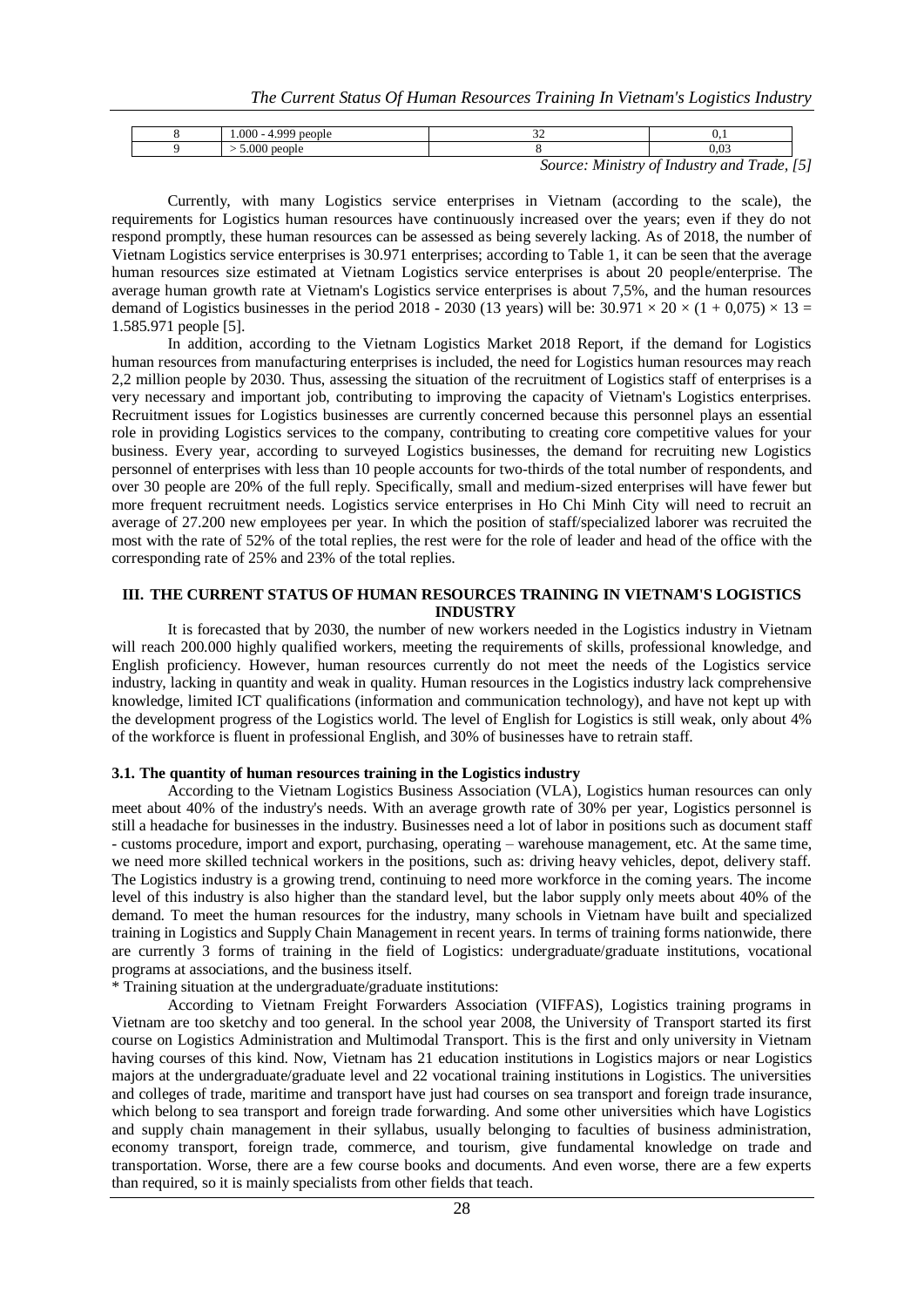| No.            | <b>Education institutions</b><br><b>Training</b>                         |                                                                                                                                                                            | <b>Training</b><br>year  | Quantity<br>(people)     |  |
|----------------|--------------------------------------------------------------------------|----------------------------------------------------------------------------------------------------------------------------------------------------------------------------|--------------------------|--------------------------|--|
|                |                                                                          | - Logistics and Supply Chain                                                                                                                                               | 2016                     | 263                      |  |
|                |                                                                          | - Foreign Economics                                                                                                                                                        | 2015                     | 201                      |  |
| $\mathbf{1}$   | Vietnam Maritime University                                              | - International Business<br>and Logistics                                                                                                                                  | 2018                     | 51                       |  |
|                |                                                                          | - Transport Economics                                                                                                                                                      | 2007                     | 5.593                    |  |
| $\overline{c}$ | Foreign Trade University                                                 | Logistics and Supply Chain Management                                                                                                                                      | 2018                     | $\sim$                   |  |
| 3              | Thuong Mai University                                                    | Logistics and Supply Chain Management                                                                                                                                      | $\overline{a}$           | $\overline{\phantom{a}}$ |  |
| $\overline{4}$ | National Economics University                                            | Logistics and Supply Chain Management                                                                                                                                      | 2018                     | $\overline{\phantom{a}}$ |  |
| 5              | Hanoi Metropolitan University                                            | Logistics and Supply Chain Management                                                                                                                                      | 2018                     |                          |  |
| 6              | Hanoi University of Science and<br>Technology                            | Logistics and Supply Chain Management                                                                                                                                      | 2017                     |                          |  |
| $\tau$         | National Economics University -<br>Vietnam National University,<br>Hanoi | <b>International Business</b>                                                                                                                                              | 2007                     |                          |  |
| 8              | Ho Chi Minh City University of<br>Transport                              | - Logistics and Multimodal Transport<br>Management<br>- Transport Economics<br>- Transport Operation<br>- Nautical Science<br>- Naval Architectural<br>- Civil Engineering | 2010                     |                          |  |
| 9              | Ho Chi Minh City University of<br>Economics                              | Logistics and Supply Chain Management                                                                                                                                      | $\overline{a}$           |                          |  |
| 10             | Ho Chi Minh City University of<br>Technology                             | - Industrial Systems Engineering<br>(Logistics and Supply Chain<br>Management)<br>- Logistics and Supply Chain<br>Management                                               |                          |                          |  |
| 11             | University of Transport and<br>Communications                            | - Logistics<br>- Transport<br>- Transport Economics                                                                                                                        | 2010                     |                          |  |
| 12             | University of Transport<br>Technology                                    | Logistics and Supply Chain Management                                                                                                                                      | 2018                     |                          |  |
| 13             | Ho Chi Minh City University of<br>Technology and Education               | - Logistics and Supply Chain<br>Management<br>- International Business                                                                                                     |                          |                          |  |
| 14             | <b>RMIT University</b>                                                   | Supply Chain Management and Logistics                                                                                                                                      | 2016                     |                          |  |
| 15             | Hoa Sen University                                                       | - Logistics and Supply Chain<br>Management<br>- International Business                                                                                                     |                          |                          |  |
| 16             | University of Economics and Law                                          | - International Business<br>- International Economics                                                                                                                      |                          |                          |  |
| 17             | Van Lang University                                                      | - Logistics and Supply Chain<br>Management<br>- International Business                                                                                                     |                          |                          |  |
| 18             | Ton Duc Thang University                                                 | <b>International Business</b>                                                                                                                                              | ÷                        | $\overline{\phantom{a}}$ |  |
| 19             | FPT University                                                           | <b>International Business</b>                                                                                                                                              |                          |                          |  |
| 20             | University of Economics - Danang<br>University                           | - International Business<br>- Supply Chain Management and<br>Logistics                                                                                                     |                          |                          |  |
| 21             | Duy Tan University                                                       | <b>External Trade</b>                                                                                                                                                      | $\overline{\phantom{a}}$ | $\overline{\phantom{a}}$ |  |
| 22             | 22 colleges and intermediate level<br>train Logistics major              | Mainly packing, driving cranes, forklifts                                                                                                                                  | Train<br>technical staff | 2.000<br>labours/year    |  |

|  | Table 2. Education institutions in Logistics major in Vietnam |  |  |  |
|--|---------------------------------------------------------------|--|--|--|
|  |                                                               |  |  |  |

*Source: Self-synthesized by author*

\* Training situation at associations, centers:

|  |  |  | Table 3. The status of human resources training in Vietnam's Logistics at associations |
|--|--|--|----------------------------------------------------------------------------------------|
|  |  |  |                                                                                        |

| No. | Association                                | <b>Training</b>           | <b>Ouantity</b> |
|-----|--------------------------------------------|---------------------------|-----------------|
|     | Japan - Mekong Regional Logistics Training | Training short course on: | Trained 400     |
|     | Center in Vietnam                          | - Supply Chain Management | students        |
|     | Vinatrain Center                           | - Warehouse Management    |                 |
|     | Training Centers Export Eximtrain          | - Purchasing Management   | -               |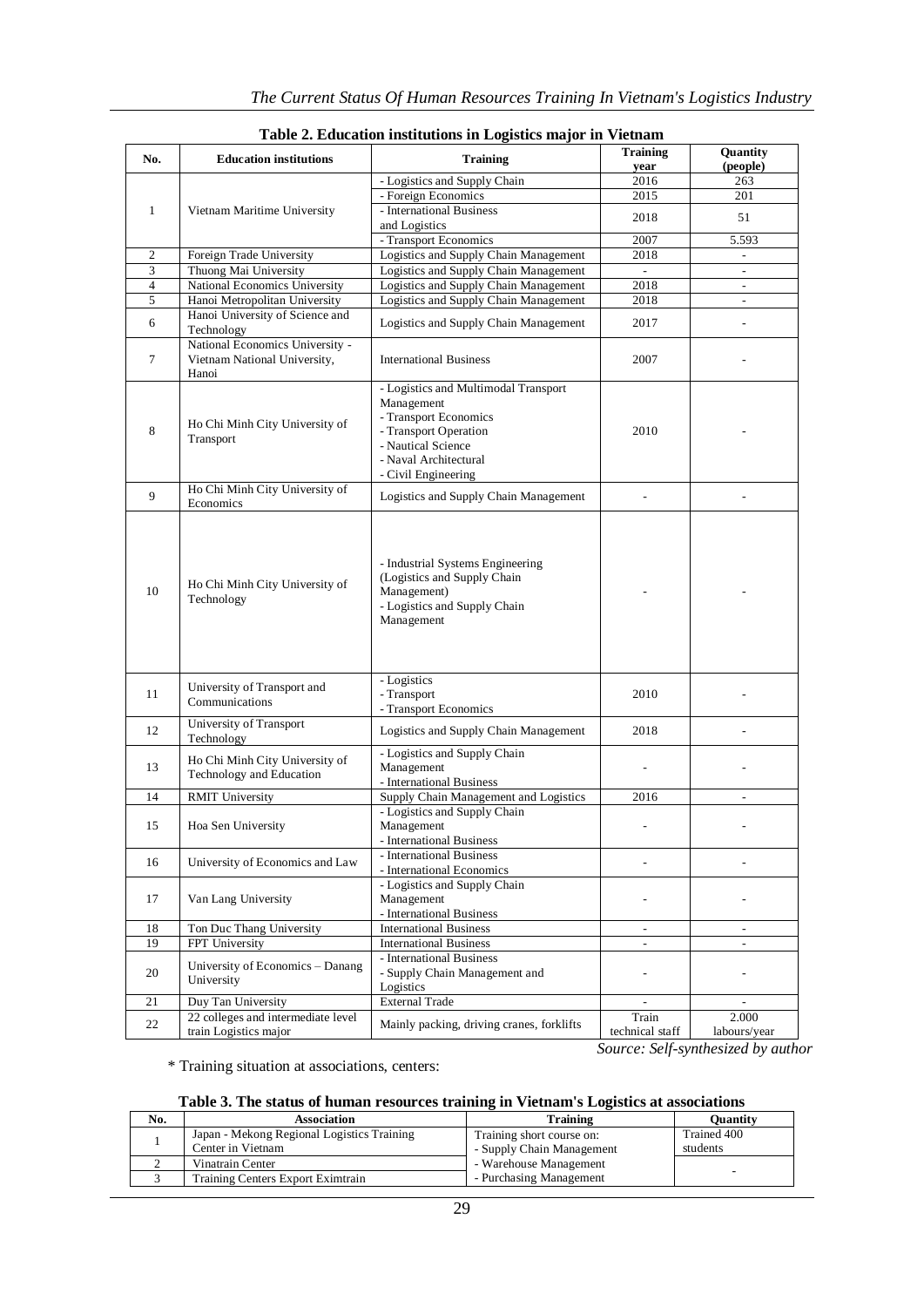*The Current Status Of Human Resources Training In Vietnam's Logistics Industry*

| Edins Institute of Logistics and Supply Chain<br>Management | - Customs Declaration<br>- Logistics Marketing |  |
|-------------------------------------------------------------|------------------------------------------------|--|
| TDGroup Logistics Human resources Training<br>enter_        |                                                |  |

*Source: Mai Khac Thanh, [3]* 

Besides, there are many associations or groups of businesses hold short-term courses by co-operating with foreign partners or free-lance lecturers. In recent years, the Logistics Institute, belonging to VIFFAS has cooperated with the Education and Training Advisory Council of the International Federation of Freight Forwarders Associations (FIATA) and has a world-recognized FIATA Diploma program on "International Forwarding and Transport Management". The Institute has also participated directly in the Education and Training Sub-Committee of the ASEAN Association of Logistics (AFFA) to build Logistics training programs for ASEAN members. There have also been co-operations between it and other partners giving courses on forwarding and sea cargo consolidation; or between it and the College of Customs offering courses on Customs Clearance agencies. In the Center of Vietnam, the University of Danang, in cooperation with the University of Liège, has had two courses on "Professional Master in Transport and Logistics". But the students have not been many, and there are differences between Vietnam and Europe on customs inspection, connecting infrastructure network, and security management levels in ISPS Code. In terms of air freight forwarding, IATA and Vietnam Airlines have held several training courses on air forwarding with world-recognized IATA certificates. Besides, the Project of Developing Human Resources of International Logistics Aviation Services (ILAS), which has first carried out in Vietnam by Logistic Knowledge Company and Work Global, was enrolling students. However, it has not worked so well due to its impractical nature, limited quantity, and localization. The training courses are pretty diverse, but of short duration; the curriculum is practical and up-to-date but lacks systematicity. Moreover, the teaching staff does not have pedagogical capabilities, so they are often more experienced than knowledgeable. There is a lack of systematic and professionally trained professionals in this field. \* Business self-training:

APL Logistics or NYK Logistics is often professionally trained by the company. The professional teaching forces at these companies are staffs who are directly doing business, so they have a lot of practical experience, but there are problems with pedagogy and communication methods. This makes a difference in the professional skills and foreign language skills of employees between companies. The current training is not meeting the high-quality human resources requirement, lacks of comprehensive knowledge, and limited ICT skills. Human resources have not kept up with the development progress of Logistics in the world. Logistics English proficiency is still weak; only about 4% of human resources are proficient in English. In addition, the teaching force is still lacking and thin, mainly from other majors. Practical knowledge is still limited. And the connection between businesses and universities is not much, not meeting the needs of businesses.

## **3.2. The quality of human resources in Logistics industry**

The quality of Logistics human resources will improve the competitiveness of Logistics enterprises. In this fiercely competitive world, the quality of Logistics services can significantly influence the decisions of businesses in choosing a country to invest in production, choosing a supplier to purchase, and selecting consumer markets to enter. High Logistics costs and poor service performance will be a barrier to trade and foreign direct investment (FDI), thus hindering economic growth, more likely to miss the opportunities of globalization. To have a developed Logistics service industry, there is no other way but to train methodically to meet the requirements of society.

When training in this major, some schools have gradually paid more attention to the quality and requirements of the profession by improving its applicability and practicality. However, the results reflected by Logistics enterprises in the VLA survey in August 2018 showed that 60% of enterprises said that Vietnam's Logistics human resources are not only lacking in quantity but also weak in quality (VLA, 2018). In particular, highly qualified human resources are also in short supply at the managerial level. This is exceptionally unreasonable for the service industry with a scale of more than 40 billion USD/year, equivalent to 17-18% of the country's GDP [9].

First, in terms of professional qualifications and working experience: According to a survey of Ho Chi Minh City Development Research Institute on the quality of Logistics human resources, human resources in this industry are mainly sourced from shipping agents. 53,3% of businesses lack qualified staff and Logistics knowledge, 30% of enterprises have to retrain staff, and only 6,7% of companies are satisfied with their expertise. Up to 80,26% of employees in Logistics businesses are trained through daily work; 23,6% of employees attend domestic training courses; experts train 6,9%; only 3,9% participate in training courses abroad. According to the summary of VLA in 2018 of the survey businesses results, 45% of employees are suitable for this criterion. The cause of this problem is that many cases do not meet the requirements for using modern machinery and equipment skills in Logistics and e-commerce services.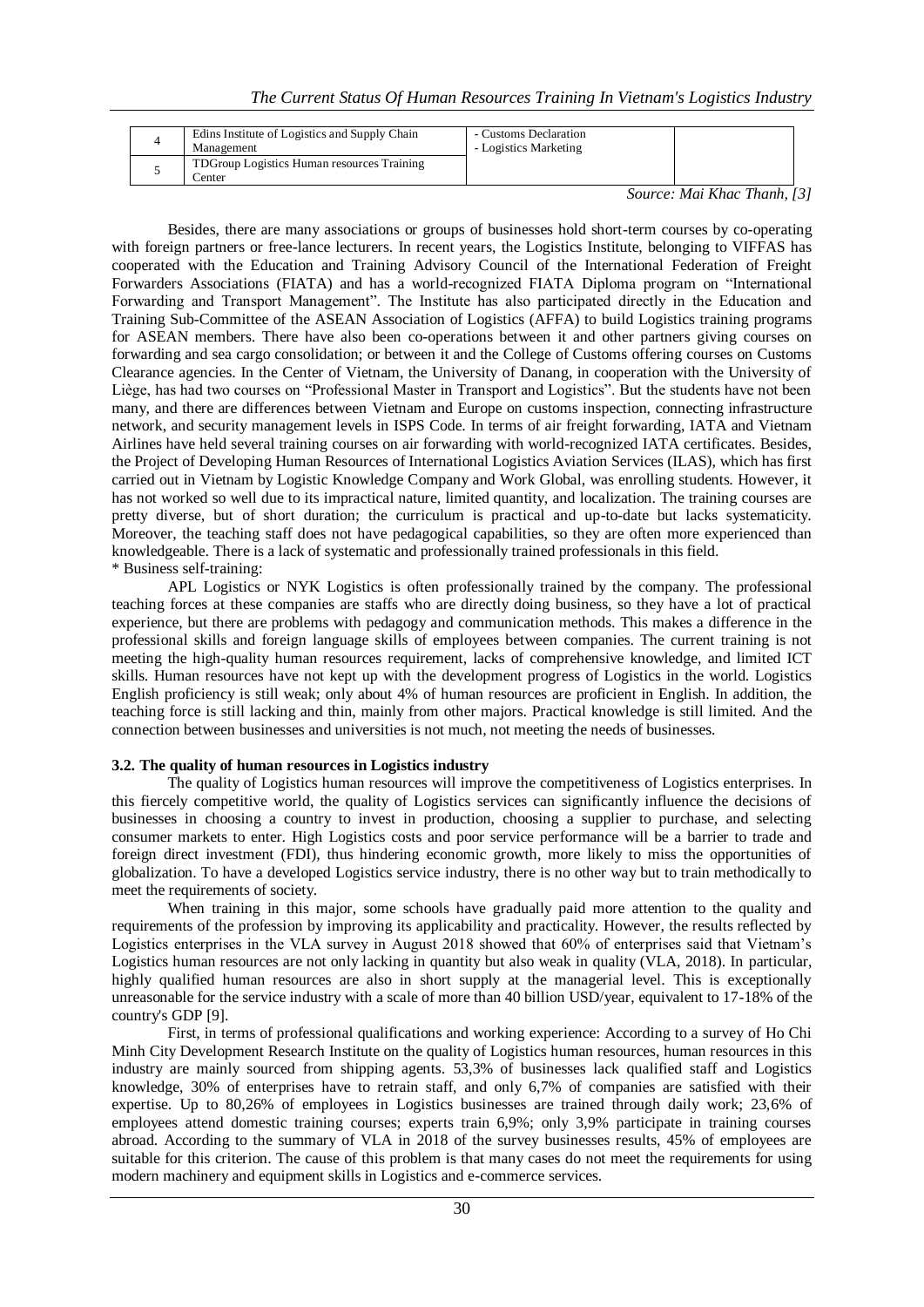Second, in terms of foreign language, information technology, and communication proficiency: According to information on the Ministry of Industry and Trade website, Logistics human resources lack comprehensive knowledge, lack of applied knowledge, and have not kept up with the development of the world Logistics. English language proficiency of Logistics staff is not high. VLA's survey results in 2018 show that 29% of employees are good in IT and foreign languages proficiency, while 41% are fair (VLA, 2018). However, the survey is limited because it does not separate IT and foreign language proficiency; it also partly provides a picture of the qualifications of employees working in the industry. The reason this situation exists and is very popular in recent years is that the skills that workers are trained in educational institutions do not meet the recruitment needs of enterprises; the training process has not been closely linked with the needs of the labor market; equipment equipped in training institutions has not kept up with the change of current machinery and technology. Especially in the context that the fourth industrial revolution has an increasingly deep influence, the rise of new technologies such as artificial intelligence, big data, the internet of things, etc. requires machinery and technology of enterprises must have continuous improvements to avoid backwardness and obsolescence.

Third, in terms of soft skills in job-solving: Soft skills in the Logistics industry, as well as other industries, include many skills such as negotiation, document drafting, problem-solving, etc. According to VLA 2018, the total rating for good and fair is 38%. This partly explains why businesses always prioritize experienced employees. Many fresh graduates are not ready to change their minds when going to work. Many new graduates are still inactive at work. They do not know how to arrange to report results when having problems to their superiors in the most straightforward, concise way that listeners can quickly grasp the situation. Or, when they encounter a problem or difficulty, instead of thinking of coming up with a solution and asking their superiors about the feasibility of their plan to act, they passively wait to receive the plan from their superiors.

Therefore, the problem of training Logistics human resources with enough qualifications to anticipate and meet the requirements of the rapid development of science and technology becomes even more difficult.

## **IV. CONCLUSION**

To strengthen the connection between students with Logistics enterprises, the author proposes several oriented solutions as follows:

First, the Government needs to have its mechanism and policy on the development of Logistics human resources. In which, it is necessary to have a Logistics human resources development strategy associated with the overall development strategy of the national Logistics industry; develop goals and development orientations so that the human resources training program closely follows the trend of labor and employment in the context of the Industrial Revolution 4.0. The Government and functional agencies should support and sponsor building a particular policy and implement The Commerce Code, Logistics Chapter. Besides, there should be a system at the national level to certify the abilities of members operating in the Logistics sector.

Second, there is deeper cooperation between the ministries, departments, and sectors related to the Logistics service area to clearly define the capabilities and responsibilities of each party in the development of the Logistics service area. Accordingly, the training scale should be reasonably determined, and the teaching staff and industry managers should be invested and developed. There should be developing graduate Logistics courses and promoting graduate programs to develop human resources for the industry rapidly. Forming an applied technical education, there are more Logistics training institutions with the aim of training highly skilled workers for the Logistics industry. In particular, building high-quality human resources in the field of Logistics requires the active participation and commitment of stakeholders, including the Government, local authorities, Logistics companies, and vocational schools. Accordingly, the Government needs to review and continue to implement policies to facilitate Logistics activities, develop sets of professional standards for Logistics, and support schools to invest in facilities and equipment in the area of Logistics, etc.

Third, it is necessary to continue promoting the role of medium and short-term training programs conducted by institutes, centers, associations and training companies; domestic universities can link training with universities or foreign training organizations to open undergraduate and postgraduate courses in Logistics and supply chain management to improve the quality of Logistics human resources. Seeking national and international sponsorships for short-term courses locally and abroad. There should be co-operations with FIATA, IATA, and non-governmental associations for a regular training financial source. The training of human resources for the Logistics industry needs to approach international training standards, eliminating the weakness of Vietnam's Logistics human resources, which is poor discipline and ability to work as a team. In addition to providing knowledge and skills, training institutions need to pay attention to a training discipline and professionalism for employees, diversifying types and forms of training.

Fourth, businesses need to participate more actively in the training program in the direction of the industry's development, increasing the efficiency of cooperation between schools and entrepreneurs. On the contrary, the school side needs to actively design courses according to business needs, connect lecturers from